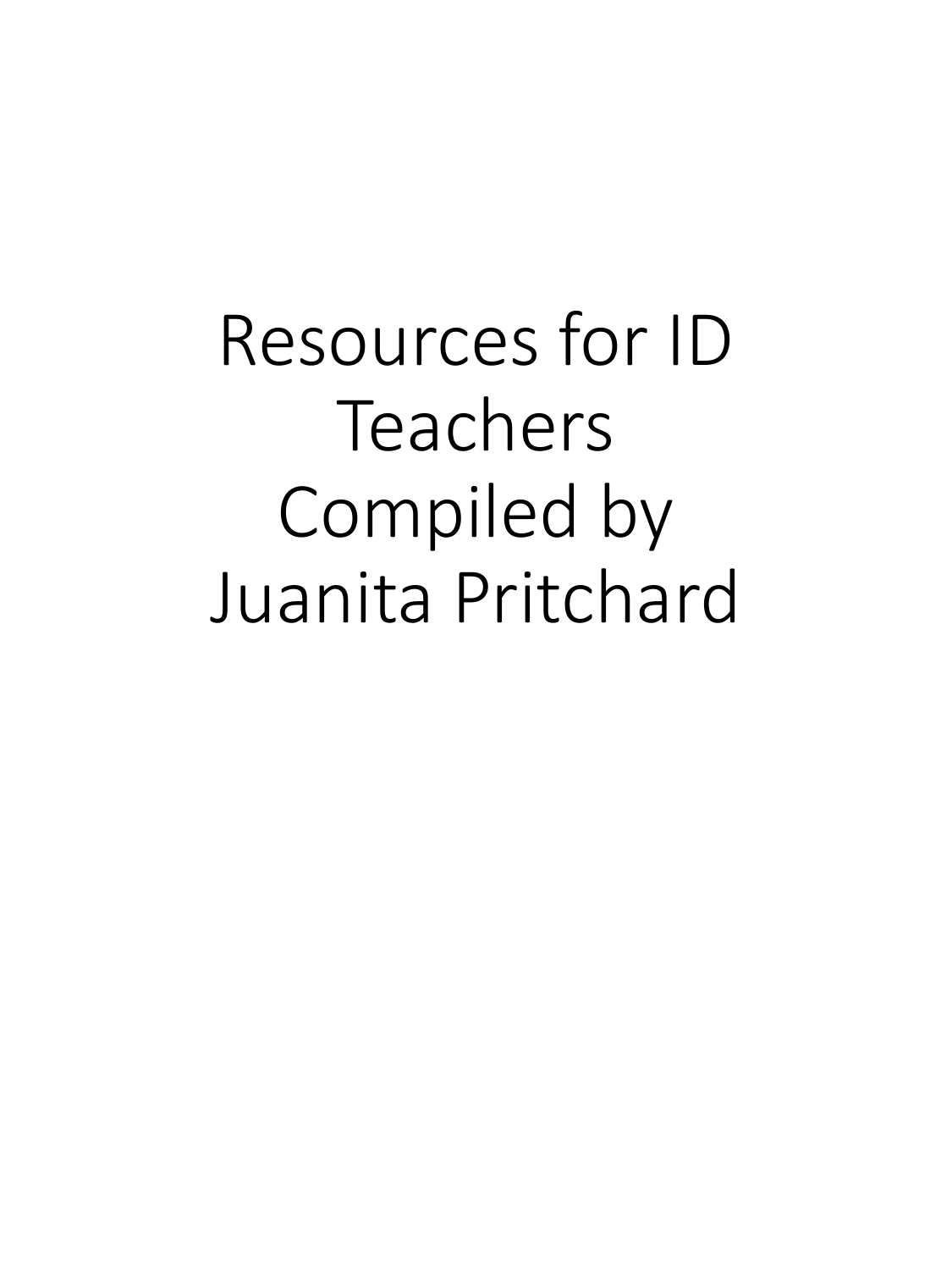

[https://www.youtube.com/watch?v=U\\_4eYLLSwIw&feature=share&fbclid=IwAR0oRWAzE28lSs](https://www.youtube.com/watch?v=U_4eYLLSwIw&feature=share&fbclid=IwAR0oRWAzE28lSs-n06epxs_cLKUF4opSoWo_qC1dYvNFvusM2LtINql1gMM)n06epxs\_cLKUF4opSoWo\_qC1dYvNFvusM2LtINql1gMM



Shared on a teacher site today: This website is offering two full weeks of lessons in Social Studies, Science & a section on the book Because of Winn-Dixie. They will be adding more lessons over time. You will have to judge if it will meet your students' needs. You are required to enter an email and then create a password but it is indeed free.

[[https://www.specialneedsforspecialkids.net\[](https://l.facebook.com/l.php?u=https%3A%2F%2Fwww.specialneedsforspecialkids.net%2F%3Ffbclid%3DIwAR1QSanLu_LJLzDX4i0BlPGJSfZNgrykFQ54sh99IlrXvfifg5LWAzdGiHE&h=AT2nIBx8gb3FHi-VqKbocOqVZN-EkP7vgFmINt0ugdnkzfm1mRPhZaIad2Q6nJfz7nCJWCJr_2ek3F0xl0SSzAgdCsfraCzPfLd8qu1rTUXV4qdyMrvRiPt91w-wEem2TKtrbIt3RHsYVIOUow&__tn__=-UK-R&c%5b0%5d=AT29Bs76kuoNXR9cnkTwCMyicDdYCfyQJRhcwtrcjNsDjiGbqw2rNlWjgGLE3MCa1F5RQwaYxB-SiuuwvAPt-EFudROsRQcIWiiWK--JuNOYt_89uplMxjv7i70VyfWTLUCO0K7DHtPcDBl320BY2g)]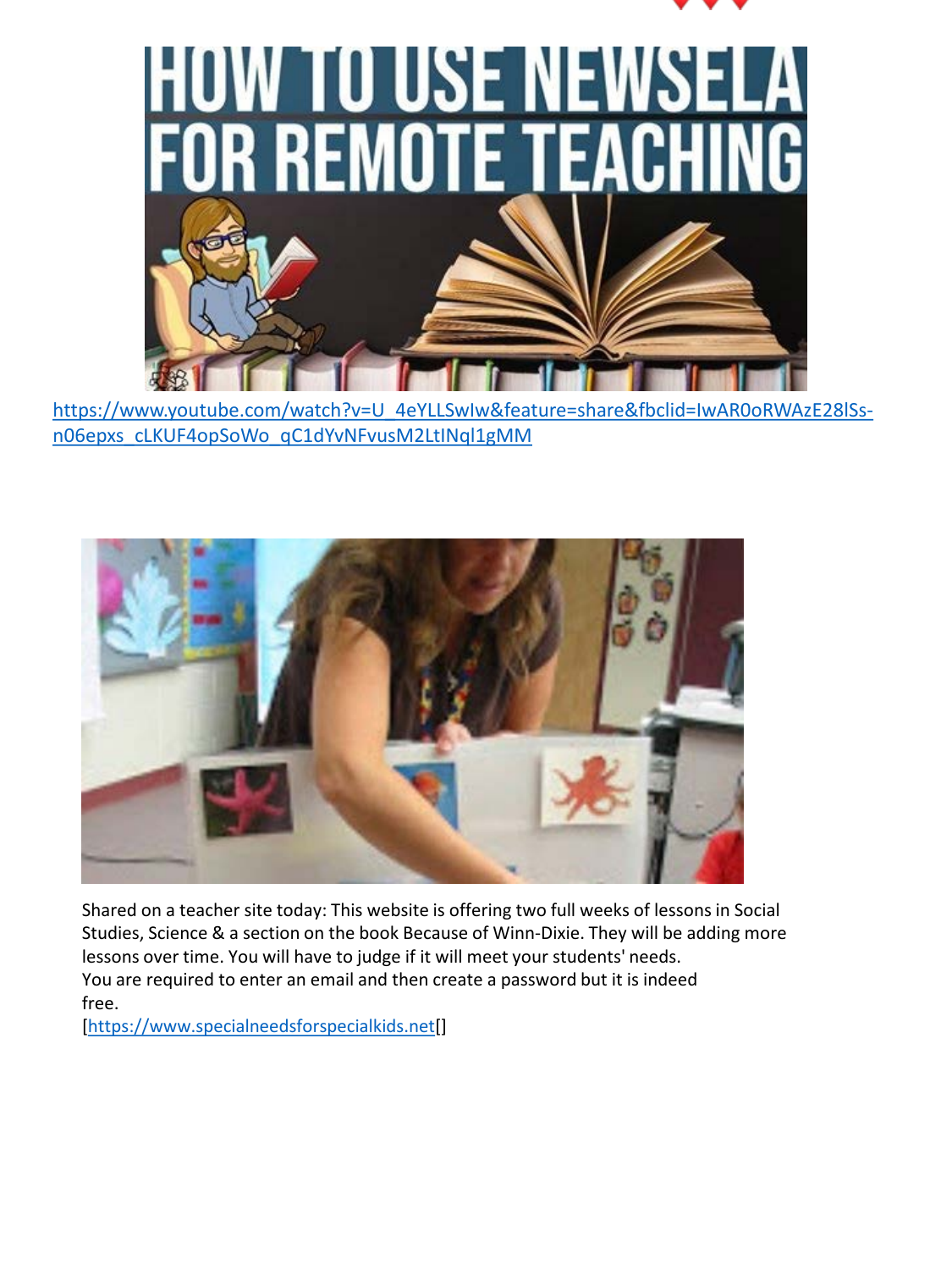

### **[National Wildlife Federation](https://www.facebook.com/NationalWildlife/?__cft__%5b0%5d=AZWHrNKxfDbqcyUEBuc_JLex96OSyRLwJ9CGfLeotGUIuQ3BzkGtfd4YtMF9nlatv0HISxWGf9HUaT-lsYClwov8mXjWwP2cIerbtX_6aGE6T3yt5-ogkPuhluGozCrv_Q95L8x6ZsnuZRouHLcOiuFvHvjao8WcZ1uLo4m10Kvh2Do1dHTsKy9qGbLLqtfXre0&__tn__=-UC%2CP-y-R)**

#### [March 17 at 4:04 PM](https://www.facebook.com/NationalWildlife/posts/10158168295763987?__cft__%5b0%5d=AZWHrNKxfDbqcyUEBuc_JLex96OSyRLwJ9CGfLeotGUIuQ3BzkGtfd4YtMF9nlatv0HISxWGf9HUaT-lsYClwov8mXjWwP2cIerbtX_6aGE6T3yt5-ogkPuhluGozCrv_Q95L8x6ZsnuZRouHLcOiuFvHvjao8WcZ1uLo4m10Kvh2Do1dHTsKy9qGbLLqtfXre0&__tn__=%2CO%2CP-y-R) ·

With many families staying at home, we want to help you stay entertained and engaged in the natural world.

#### **[Ranger Rick Mags](https://www.facebook.com/RangerRickMags/?__cft__%5b0%5d=AZWHrNKxfDbqcyUEBuc_JLex96OSyRLwJ9CGfLeotGUIuQ3BzkGtfd4YtMF9nlatv0HISxWGf9HUaT-lsYClwov8mXjWwP2cIerbtX_6aGE6T3yt5-ogkPuhluGozCrv_Q95L8x6ZsnuZRouHLcOiuFvHvjao8WcZ1uLo4m10Kvh2Do1dHTsKy9qGbLLqtfXre0&__tn__=kK-y-R)**

' website is now free through the end of June, as are digital editions of our magazines for the next few months: [natwild.life/Stuck-Indoors](https://l.facebook.com/l.php?u=http%3A%2F%2Fnatwild.life%2FStuck-Indoors%3Ffbclid%3DIwAR2i5lBix95iPdj1hDFYqgPfZz_AdDywItU9aNqw8EYKcRP3atwEq4QsfJg&h=AT30veET_6gt0lVnG6tmgzwV5gCfMdYv5-kHk0W9fSb14pQUXF1k4eXM3m4R7NYFTN3DlhNk_9xDsKtgUmlMfsCOTx2ixPQD3fhXePYCjvkL3Pk6Oik7qnN9DszfJ1duHOqNdkax2AQg1ZhTjQ&__tn__=-UK-y-R&c%5b0%5d=AT3WlcNCcwQUhuUEqW4cBDQ219SEiKXsxt3e47HdhrUBFDjLgOZLlbuqeNemO7MPHki-txRX5eUoUWC-5B3Qt-Nvl3Rpr4_md2jCnmJFwtBMCNPQi5AXZuT2KKkaLhxocVYIFPWgWmx3BqaE9oTl2S25jHITmfzEjNCA6_ty8ET1Tz9C2vutkP8fEPYsaGFJ1hjNklTadhJlJrsN)

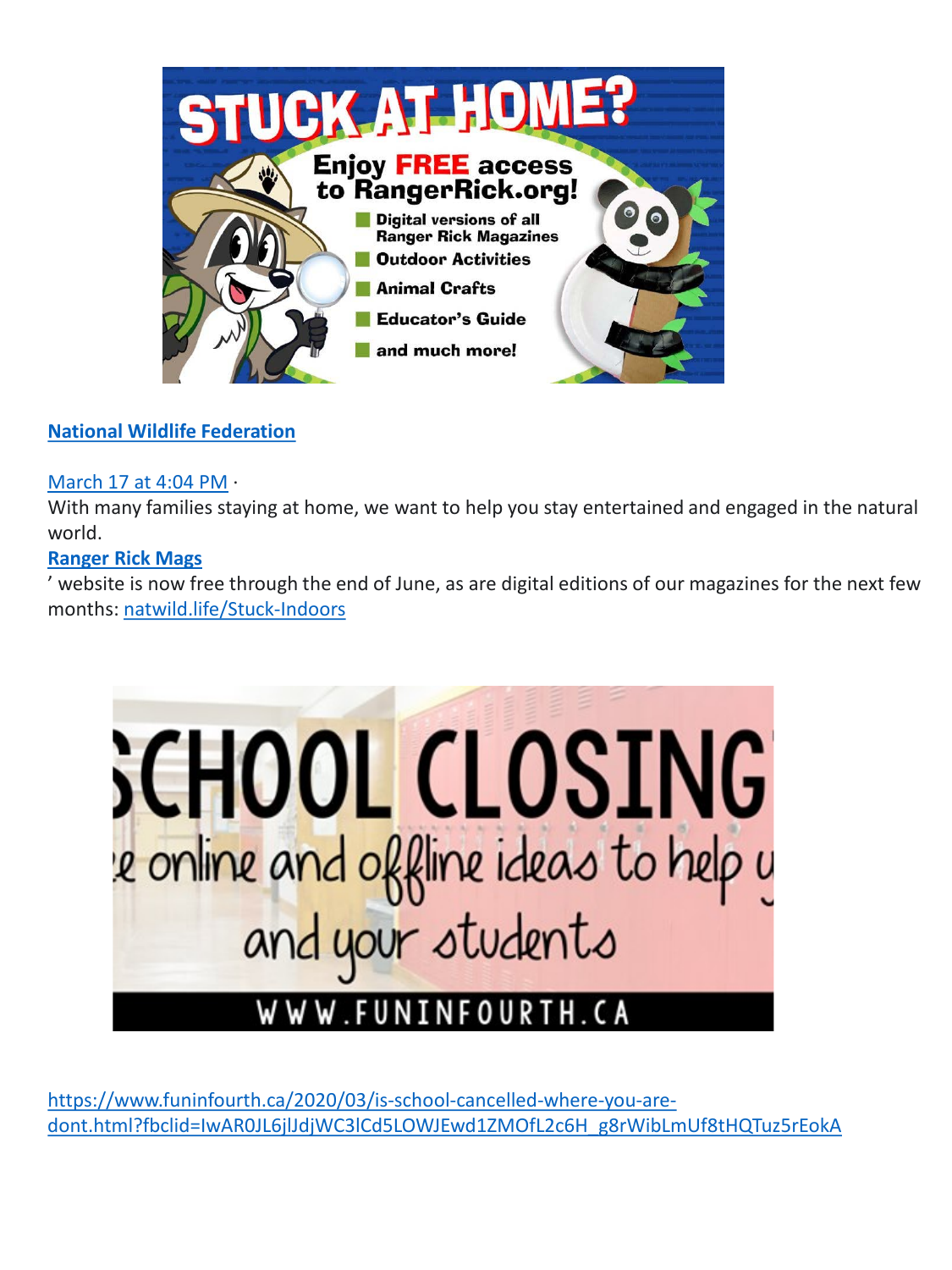

https://mailchi.mp/inclusive/new-game-cause-effect-big-bang-pictures-animals-51500?e=14f0f1ba92&fbclid=IwAR2vvyjgxmO3Ph3n-PDs5zyn6hbb955wjvBU3BBNVWff1i5oH0EDcNC2rIM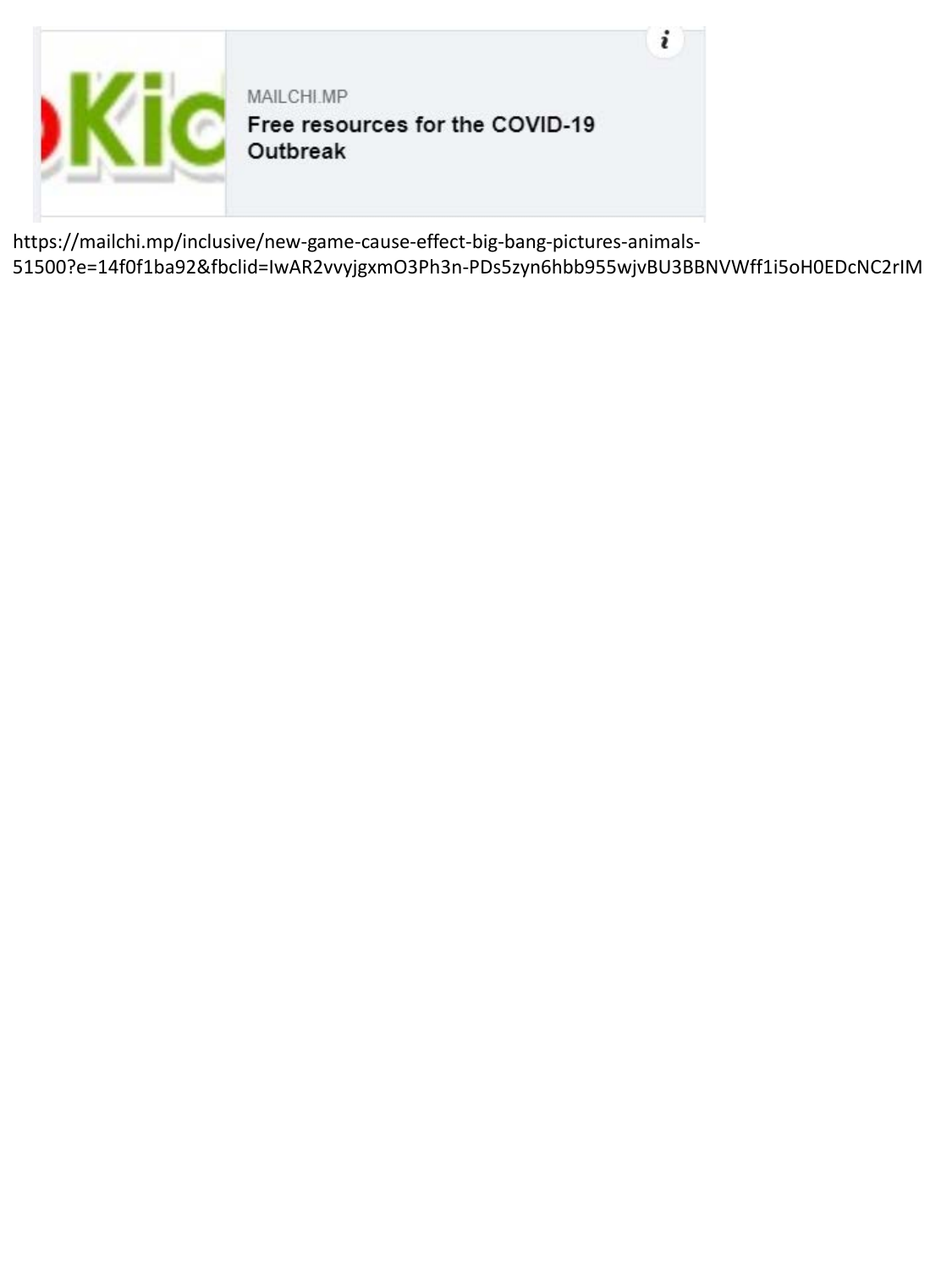

### OMazing Kids

.

.

March 17 at 10:02 AM ·

Currently free (3/17/20). Wow! It's heartwarming to see so many app developers offering free apps during the COVID-19 / Coronavirus pandemic. These will be helpful for families, teachers & SLPs. With the exception of app developers who made formal announcements on their pages, I have no way to know how long any app will stay free so grab what you want quickly. All were verified as being free in the USA App Store at the time of the post. Scroll down on OMazing Kids to see posts from yesterday and previous days. Many of those apps are still currently free as well. I may add more links to this post if more apps go free today.

-------------------------------------------------------------------------------------

Three awesome apps from Hamaguchi Apps for Speech, Language & Auditory Development: https://apps.apple.com/us/app/talk-about-it-objects-home-hd/id545867254 (iPad only)

https://apps.apple.com/us/app/fun-with-directions-hd/id475972703 (iPad only) \*\*\* was showing as free at the time I was writing this post but a follower has reported that it is now showing as being on sale for \$9.99. The app developer may have changed it. I'll check in a bit and update. Update: This app was free very briefly but has now gone up to \$9.99. See this info on AppSliced: https://appsliced.co/app?n=fun-withdirections-hd&l=list\*\*\*

. https://apps.apple.com/us/app/the-surprise-home/id527223436 (iPad only)

-------------------------------------------------------------------------------------

See this post on their page:

https://www.facebook.com/299529220125194/posts/2847820755296015/?d=n All of the lite versions of their other apps are also currently free (usually 99 cents each) and contain enough content to be helpful. Many full version apps are on sale. Head over to AppSliced to see the links: https://appsliced.co/apps/dev/hamaguchi-apps-for-speech-language-auditory-development.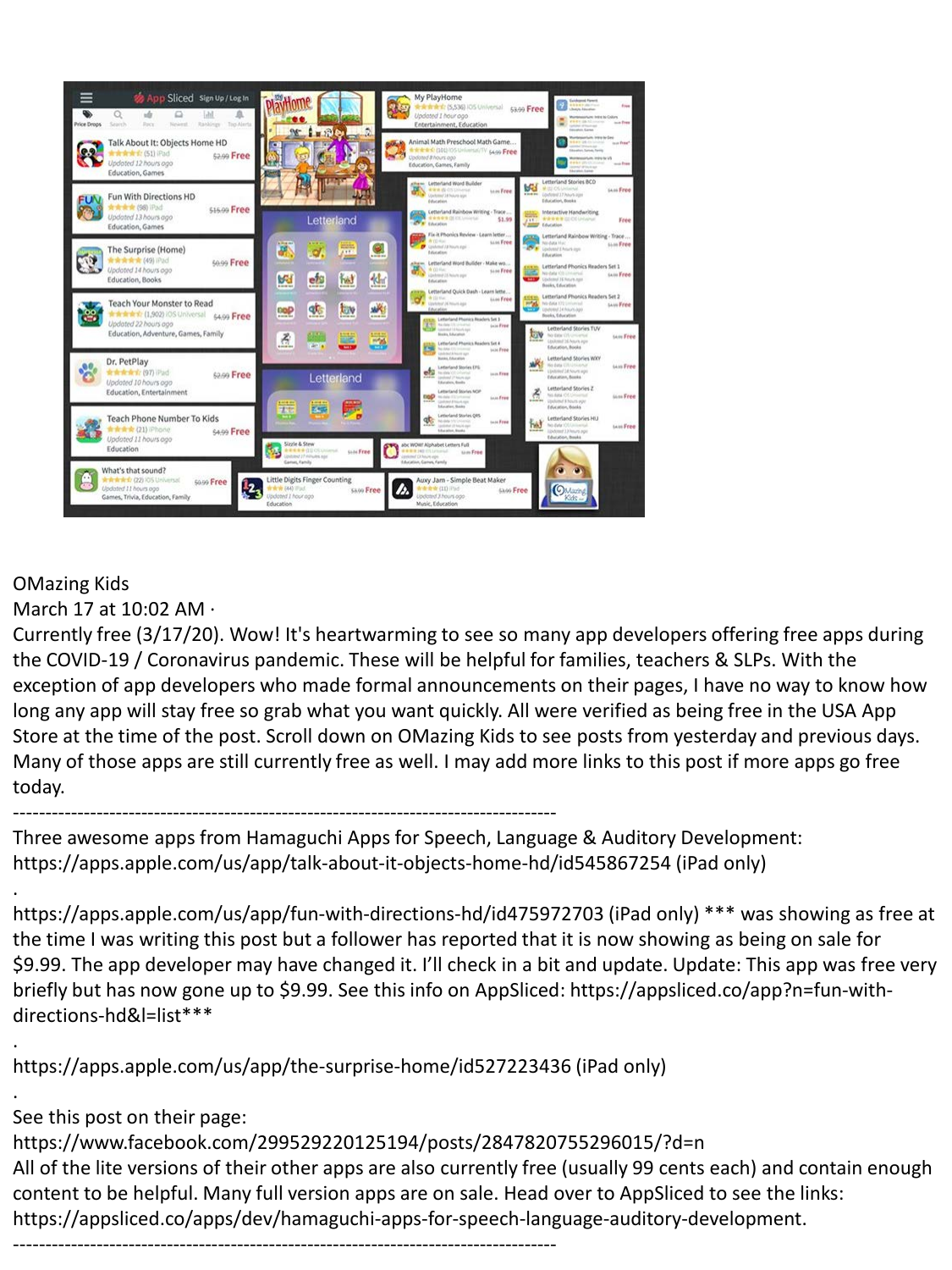My PlayHome from My PlayHome - an app for kids, https://apps.apple.com/us/app/myplayhome/id439628153

. See this announcement from the app developer that this iOS version will be free for one week. The Android version is currently on sale for 99 cents. https://www.facebook.com/105548139534562/posts/2987745841314763/?d=n Update: on 3/18/20 the app developer announced that the Android version of "My PlayHome is now FREE for one week only, now \*also\* on Google Play https://play.google.com/store/apps/details?id=com.playhome". See this post: https://www.facebook.com/105548139534562/posts/2989994121089935/?d=n ------------------------------------------------------------------------------------- Two apps from Cowly Owl: https://apps.apple.com/us/app/little-digits-finger-counting/id511606843 (iPad only) . https://apps.apple.com/us/app/sizzle-stew/id1213794985 Android version also currently free: https://play.google.com/store/apps/details?id=com.cowlyowl.sizzleandstew ------------------------------------------------------------------------------------ https://apps.apple.com/us/app/auxy-jam-simple-beat-maker/id1488320391 (iPad only) ------------------------------------------------------------------------------------- From Eggroll Games: https://apps.apple.com/us/app/animal-math-preschool-math-games-for-kids-math-app/id882334452 ------------------------------------------------------------------------------------ https://apps.apple.com/us/app/little-mouses-encyclopedia/id1438513473 ------------------------------------------------------------------------------------ https://apps.apple.com/us/app/dr-petplay/id735856889 (iPad only) ------------------------------------------------------------------------------------ https://apps.apple.com/us/app/teach-phone-number-to-kids/id1374602205 ------------------------------------------------------------------------------------- All of the Letterland apps except one are currently free (see website for more info about their early literacy program: https://us.letterland.com). Here is the link to one. Head over to AppSliced for the rest. https://apps.apple.com/us/app/letterland-word-builder/id875909721 https://appsliced.co/apps/dev/letterland Update: some of their apps are also available for Android devices and are currently free:

https://play.google.com/store/apps/developer?id=Letterland&hl=en\_GB

Update: All of their apps are now free. Here is the link to the one that had initially been missed: https://apps.apple.com/us/app/letterland-rainbow-writing-trace-letter-shapes/id916738225

-------------------------------------------------------------------------------------

-------------------------------------------------------------------------------------

All of the Montessorium apps are currently free. A couple have in-app purchases (has "\*" on AppSliced to indicate that). Here's the link to one. Head over to AppSliced for the rest. https://apps.apple.com/us/app/montessorium-intro-to-colors/id630682398 https://appsliced.co/apps/dev/higher-ground-education-inc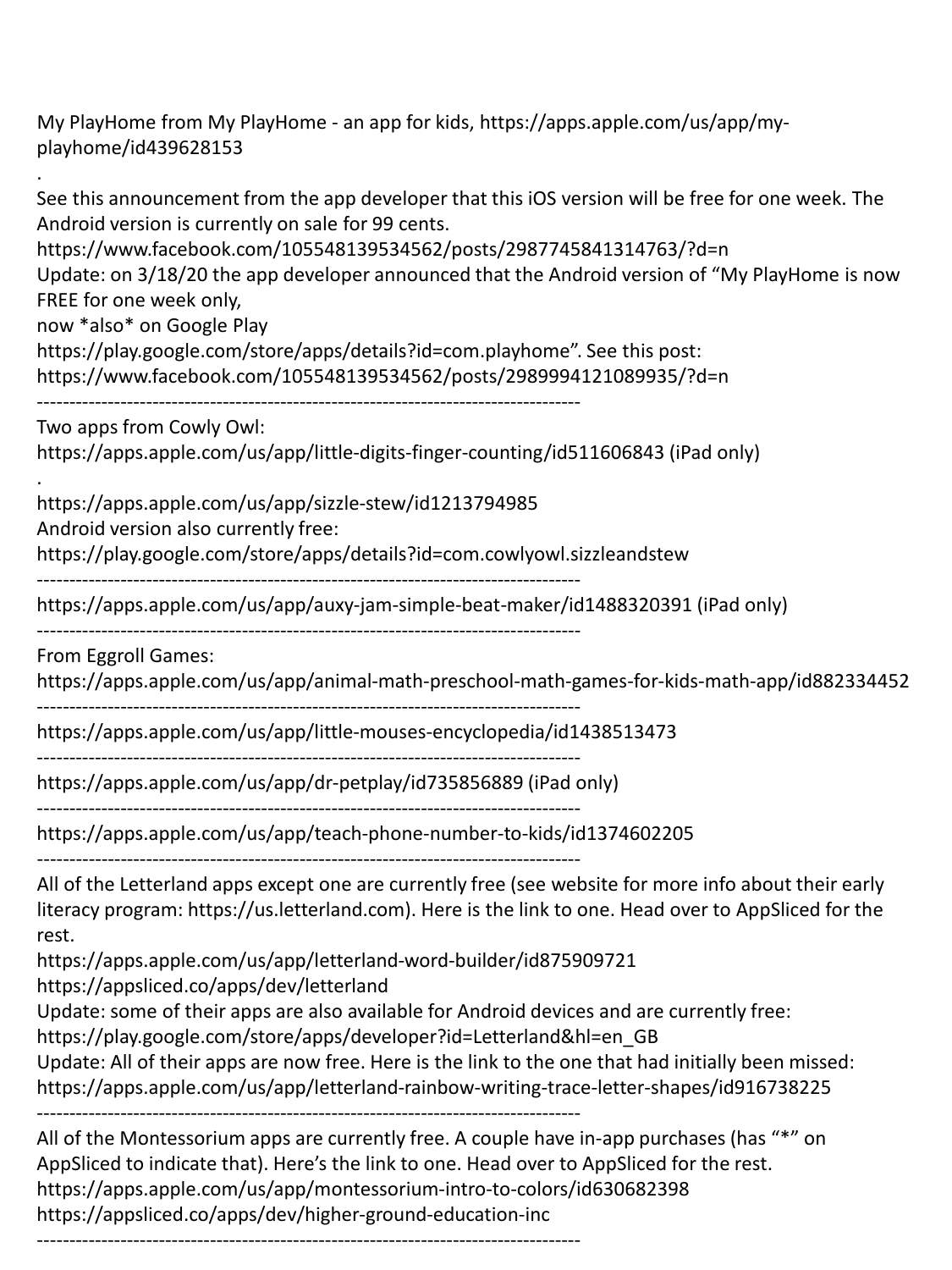In case you missed it last time.... Teach Your Monster to Read is free again: https://apps.apple.com/us/app/teach-your-monster-to-read/id828392046

-------------------------------------------------------------------------------------

Added:

3/20/20 John Holloran just announced that the Wordtoob app is FREE for awhile. See screenshot added to comments. Great app. So much generosity from app developers today https://apps.apple.com/us/app/wordtoob-language-learning/id651639627, iPad only

-------------------------------------------------------------------------------------

Added: A few more apps have gone free. See comments below for screenshots from AppSliced: https://apps.apple.com/us/app/dirt-trackin-sprint-cars/id1257424250 https://apps.apple.com/us/app/bottom-of-the-9th/id1205620577 https://apps.apple.com/us/app/rugby-golf/id1041804551 (be aware that there are some unlocked links at the end of the game so suggest using your device in "airplane mode" for this app) Marching Order - super cute app to work on following directions & spatial relationships. Nice that you can toggle off the background music for those with sensory sensitivities. https://apps.apple.com/us/app/marching-order/id1099867100 https://apps.apple.com/us/app/even-monsters-are-shy/id837222888, iPad only https://apps.apple.com/us/app/even-monsters-get-sick/id535303119, iPad only https://apps.apple.com/us/app/altos-adventure/id950812012 https://apps.apple.com/us/app/altos-odyssey/id1182456409 https://apps.apple.com/us/app/touchmath-jungle-addition-1/id884856080, iPad only https://apps.apple.com/us/app/brainy-bugs-preschool-games/id497840635, iPad only https://apps.apple.com/us/app/brainy-bugs-preschool-games/id497846204 - iPhone version https://apps.apple.com/us/app/omby/id983021179 https://apps.apple.com/us/app/wannadraw/id1501912162 (always free) ————————————

And even more added:

Two expensive graphing calculator apps from Texas Instruments are currently free: https://apps.apple.com/us/app/ti-nspire/id590823242 https://apps.apple.com/us/app/ti-nspire-cas/id545351700 https://apps.apple.com/us/app/draw-with-math/id1447996733 https://apps.apple.com/us/app/prune/id972319818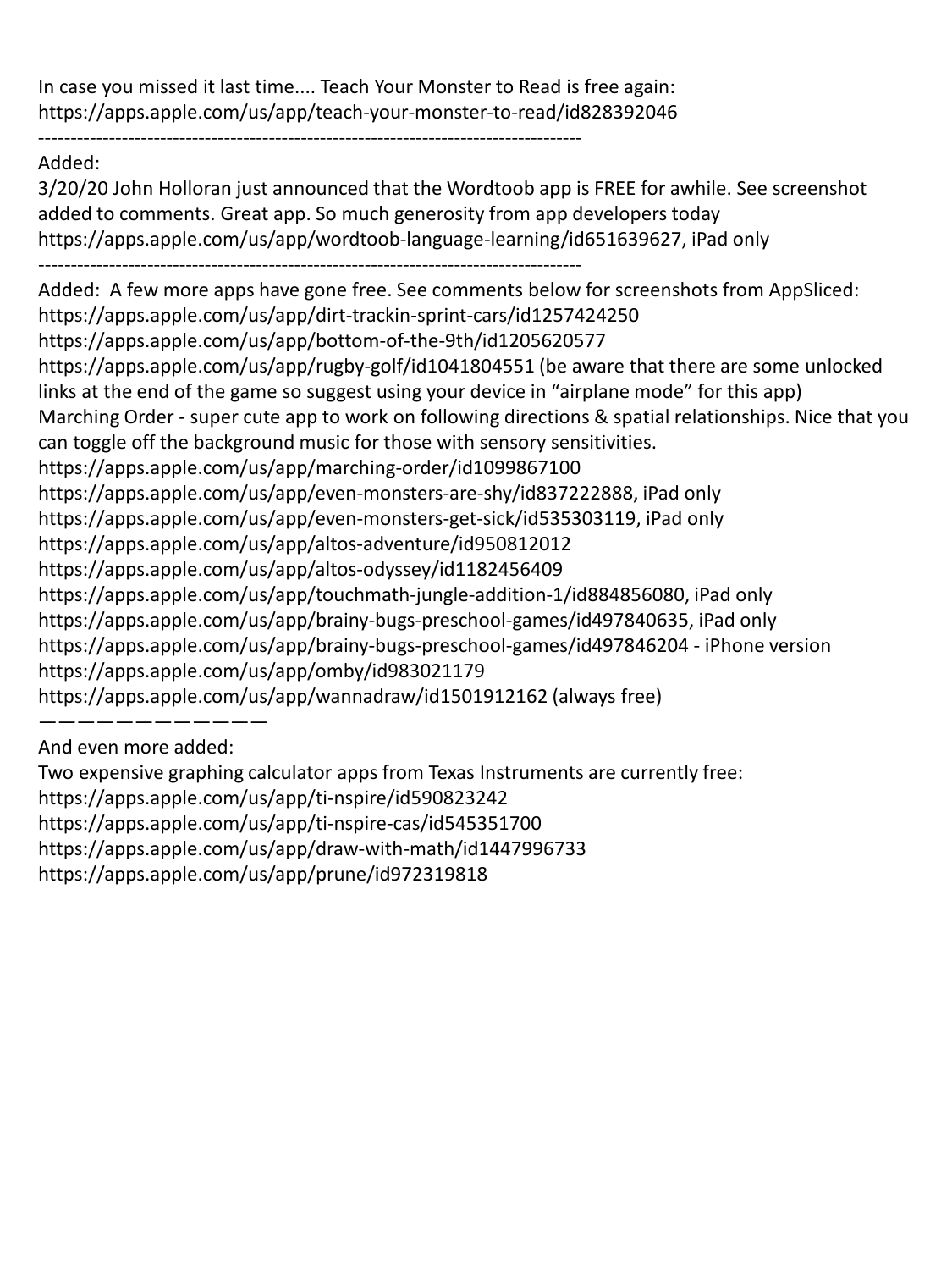### **Free Learning Opportunities from Home**

| <b>ELEMENTARY</b>                                                                                                                                                                                                                                                                                        |                                                                                                                                                                                                                                                                                                                                                                                                                                          |
|----------------------------------------------------------------------------------------------------------------------------------------------------------------------------------------------------------------------------------------------------------------------------------------------------------|------------------------------------------------------------------------------------------------------------------------------------------------------------------------------------------------------------------------------------------------------------------------------------------------------------------------------------------------------------------------------------------------------------------------------------------|
| Math                                                                                                                                                                                                                                                                                                     | <b>Reading</b>                                                                                                                                                                                                                                                                                                                                                                                                                           |
| Prodigy<br>play.prodigygame.com<br><b>Khan Academy</b><br>www.khanacademy.org<br><b>Cool Math Games</b><br>https://www.coolmathgames.com/<br><b>CK-12</b><br>https://www.ck12.org/browse/<br>NeoK12<br>https://www.neok12.com/                                                                           | <b>Squiggle Park</b><br>www.squigglepark.com<br><b>Storyline</b><br>www.storyline.net/<br>NeoK12<br>https://www.neok12.com/<br><b>NewsELA</b><br>https://newsela.com/<br>Wordville<br>https://wordville.com/ReadingComp/<br><b>K12 Reader</b><br>https://www.k12reader.com/grade-level/grades-<br>$k-12/$                                                                                                                                |
| <b>Science</b>                                                                                                                                                                                                                                                                                           | <b>Social Studies</b>                                                                                                                                                                                                                                                                                                                                                                                                                    |
| <b>Mystery Doug</b><br>Mysterydoug.com<br><b>National Geographic</b><br>kids.nationalgeographic.com<br>NeoK12<br>https://www.neok12.com/                                                                                                                                                                 | <b>History for Kids</b><br>www.historyforkids.net<br>NeoK12<br>https://www.neok12.com/                                                                                                                                                                                                                                                                                                                                                   |
| <b>Writing</b>                                                                                                                                                                                                                                                                                           | <b>Other Sites</b>                                                                                                                                                                                                                                                                                                                                                                                                                       |
| <b>Typing Club</b><br>www.typingclub.com<br><b>Mad Libs for Kids</b><br>https://www.squiglysplayhouse.com/WritingCorn<br>er/StoryBuilder/<br><b>English Worksheets Land</b><br>https://www.englishworksheetsland.com/<br><b>K12 Reader</b><br>https://www.k12reader.com/grade-level/grades-<br>$k - 12/$ | <b>E-Learning for Kids</b><br>https://en.e-learningforkids.org/<br><b>PBS Learning Media</b><br>https://klrn.pbslearningmedia.org/<br><b>Highlights Kids</b><br>https://www.highlightskids.com/activities<br><b>Fun Brain</b><br>https://www.funbrain.com/<br><b>Smithsonian Online Exhibits</b><br>https://www.si.edu/exhibitions/online<br><b>Smithsonian Education</b><br>http://www.smithsonianeducation.org/students/<br>index.html |

| <b>SECONDARY</b>                                                                                                                                                                                                                                                                                      |                                                                                                                                                                                                                                                                                                      |
|-------------------------------------------------------------------------------------------------------------------------------------------------------------------------------------------------------------------------------------------------------------------------------------------------------|------------------------------------------------------------------------------------------------------------------------------------------------------------------------------------------------------------------------------------------------------------------------------------------------------|
| <b>Cool Math Games</b><br>https://www.coolmathgames.com/<br>$CK-12$<br>https://www.ck12.org/browse/<br><b>English Worksheets Land</b><br>https://www.englishworksheetsland.com/<br><b>NewsELA</b><br>https://newsela.com/<br><b>English Worksheets Land</b><br>https://www.englishworksheetsland.com/ | <b>Khan Academy</b><br>https://www.khanacademy.org/<br><b>Smithsonian Online Exhibits</b><br>https://www.si.edu/exhibitions/online<br><b>Smithsonian Education</b><br>http://www.smithsonianeducation.org/students/<br>index.html<br><b>PBS Learning Media</b><br>https://klrn.pbslearningmedia.org/ |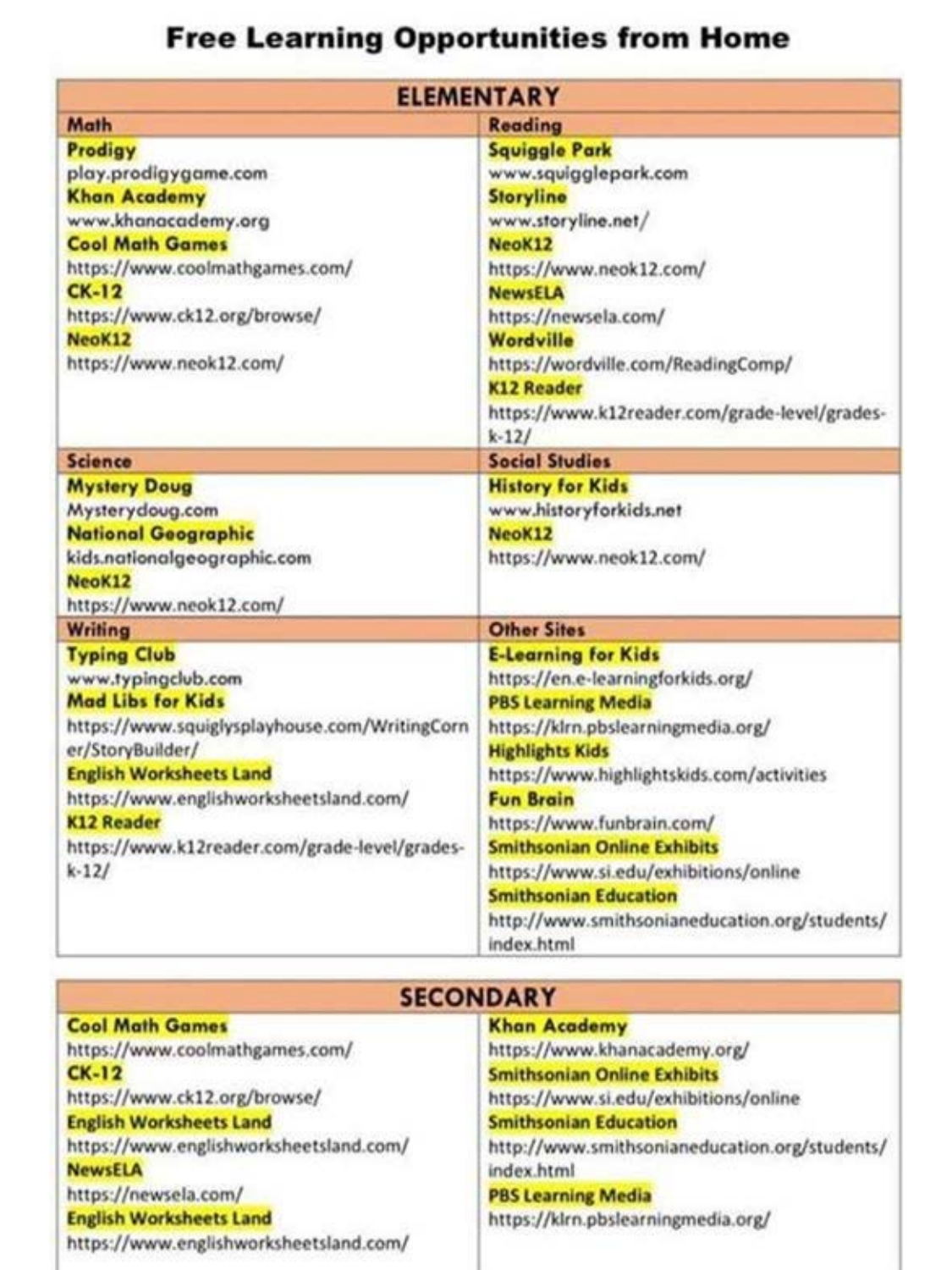

### **6 Free Online Speech Therapy Resources For Kids**

https://www.speechbuddy.com/blog/games-and-activities/6-free-online-speech-therapy[resources/?utm\\_campaign=shareaholic&utm\\_medium=facebook&utm\\_source=socialnetwork](https://www.speechbuddy.com/blog/games-and-activities/6-free-online-speech-therapy-resources/?utm_campaign=shareaholic&utm_medium=facebook&utm_source=socialnetwork&fbclid=IwAR0IELWJ2n_-g4BiO30VeHLIqOqDCoFL_nZw0T0NJtganuNnrSZYafDgbTI) &fbclid=IwAR0IELWJ2n\_-g4BiO30VeHLIqOqDCoFL\_nZw0T0NJtganuNnrSZYafDgbTI



https://sites.google.com/view/escdaac/aaccalendar?fbclid=IwAR2i5lBix95iPdj1hDFYqgPfZz\_Ad DywItU9aNqw8EYKcRP3atwEq4QsfJg



https://specialneedsforspecialkids.org/2020/03/16/schools-closed-free-online-teacher[resources/?fbclid=IwAR0eUt93QB9aAwJX13kaN5aPha0uuO5d4my0WXDA10ScaDjk7Pc7BxV-](https://specialneedsforspecialkids.org/2020/03/16/schools-closed-free-online-teacher-resources/?fbclid=IwAR0eUt93QB9aAwJX13kaN5aPha0uuO5d4my0WXDA10ScaDjk7Pc7BxV-Gvk)Gvk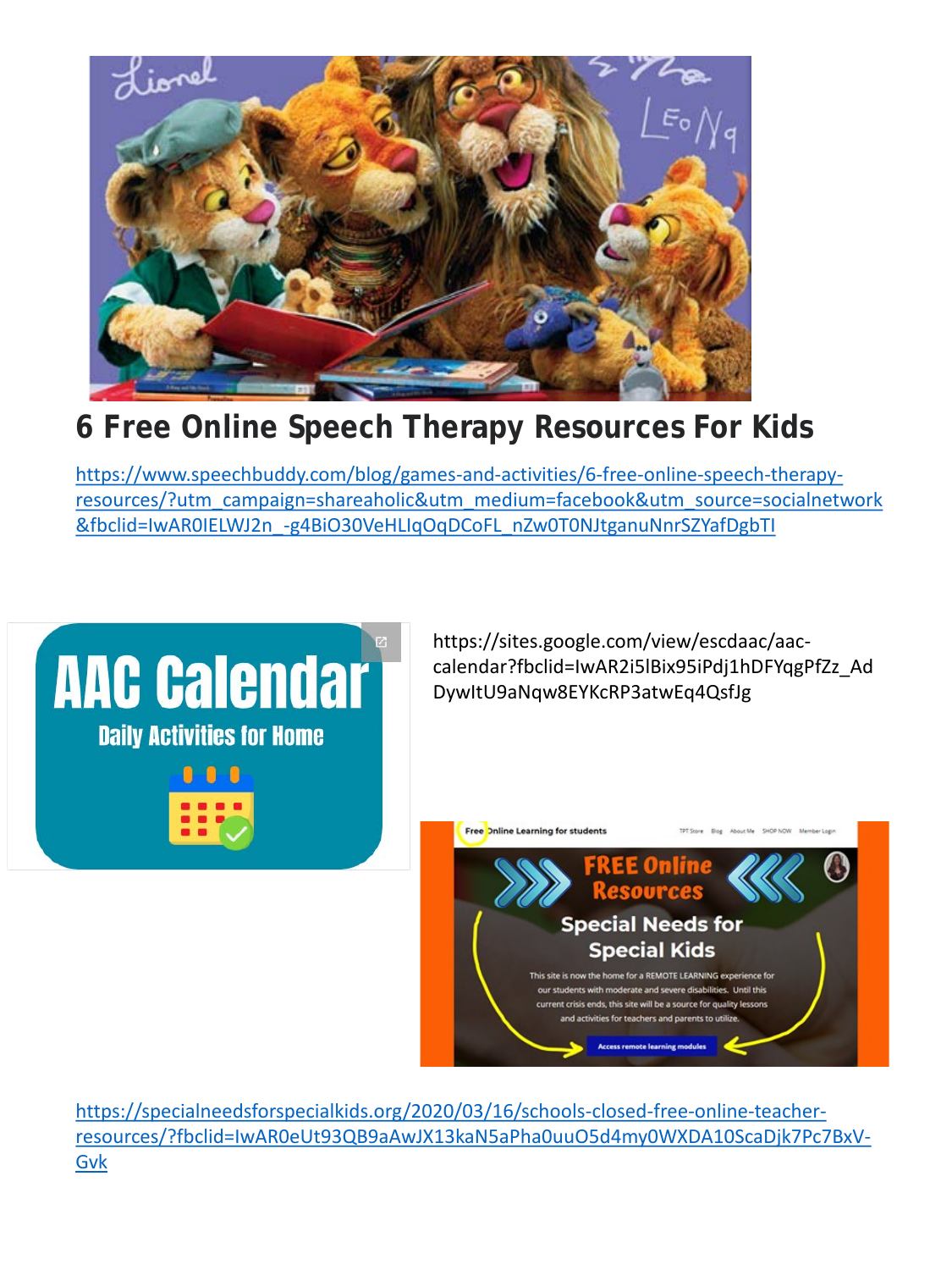

We're offering our resources for free to schools and districts during this period of temporary school closures. @Peekapak engages Pre-K to 5thgrade students in learning **[#SEL](https://www.facebook.com/hashtag/sel?epa=HASHTAG)** skills like self-regulation and empathy. Schools can sign up here: [https://www.peekapak.com/schoolclosures](https://l.facebook.com/l.php?u=https%3A%2F%2Fwww.peekapak.com%2Fschoolclosures%3Ffbclid%3DIwAR3_m_TVumEqgV7KQnbk-xOCpqlCkAQDACOWHNlL974EbPtPLPJGetJgP6c&h=AT3s3Nblw9lA5gpUQ7gmNCP-aol6nVanlFtkGm1cgnC_gNZW9QpuA7pHMZxYl5xs78T-moptmRLr3qGjZirnYRgYLqBhlmuSBM9BlyxMh8n_9SiU81RsCzL9FAh3iCN_oiQ7iNC0Y7a4-66EauAzUUo)

[#Onlinelearning](https://www.facebook.com/hashtag/onlinelearning?epa=HASHTAG) [#remotelearning](https://www.facebook.com/hashtag/remotelearning?epa=HASHTAG) [#COVID19](https://www.facebook.com/hashtag/covid19?epa=HASHTAG) #SEL



KIDSACTIVITIESBLOG.COM

Here's The Entire List of Education Companies Offering Free Subscriptions Due to School Closings

https://kidsactivitiesblog.com/135609/list-of-education-companies-offering-free[subscriptions/?fbclid=IwAR1-rlzPmnMpbDf\\_4iP5c4OHW4mT\\_ivzut4r8YlMB-gtEyiB1bjIj2rg-n4](https://kidsactivitiesblog.com/135609/list-of-education-companies-offering-free-subscriptions/?fbclid=IwAR1-rlzPmnMpbDf_4iP5c4OHW4mT_ivzut4r8YlMB-gtEyiB1bjIj2rg-n4)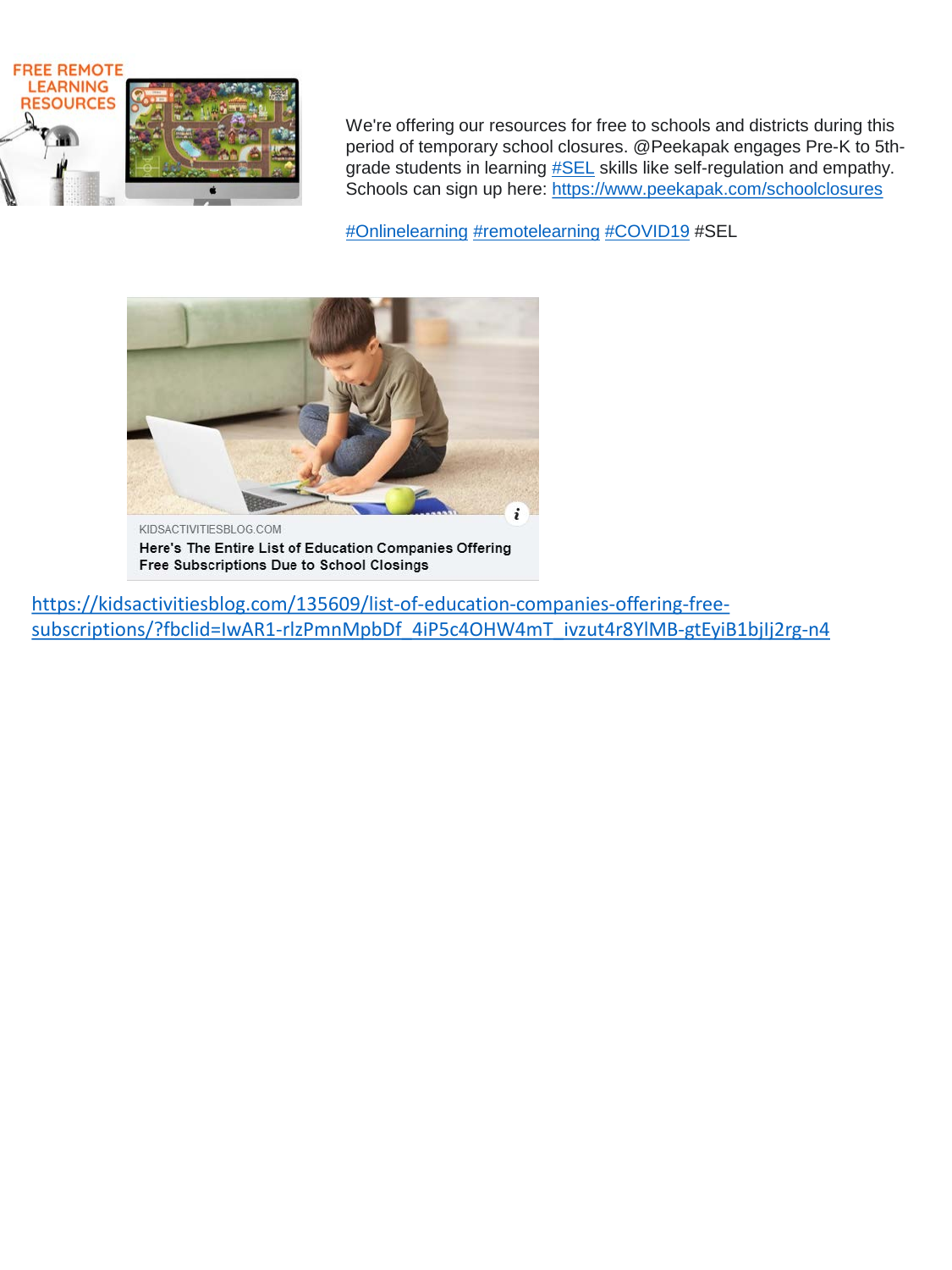

Adulting Made Easy March 13 at 7:19 PM ·

Are you being required to provide online instruction for your sped students? Always keep in mind not every family has access to internet or a computer, so providing packets is a good alternative. It is definitely not an easy task to switch to online instruction when your students need 1-on-1 support, but the best you can do is provide parents with some resources that the can implement if they choose. Swipe to the left to see some of my favorite age appropriate and easy to use websites that are free (or offering free services during this time). Don't forget to check out my last two posts for free take home packets.

## **LIFE SKILLS ONLINE ACTIVITIES**



## **ADAPTED LITERATURE LIBRARY**



RICEDU/SHERLOCKCENTER/WWSLIST.HTML

# **CAREER SOFT SKILLS COURSES**



GETYOUREDGE ORG